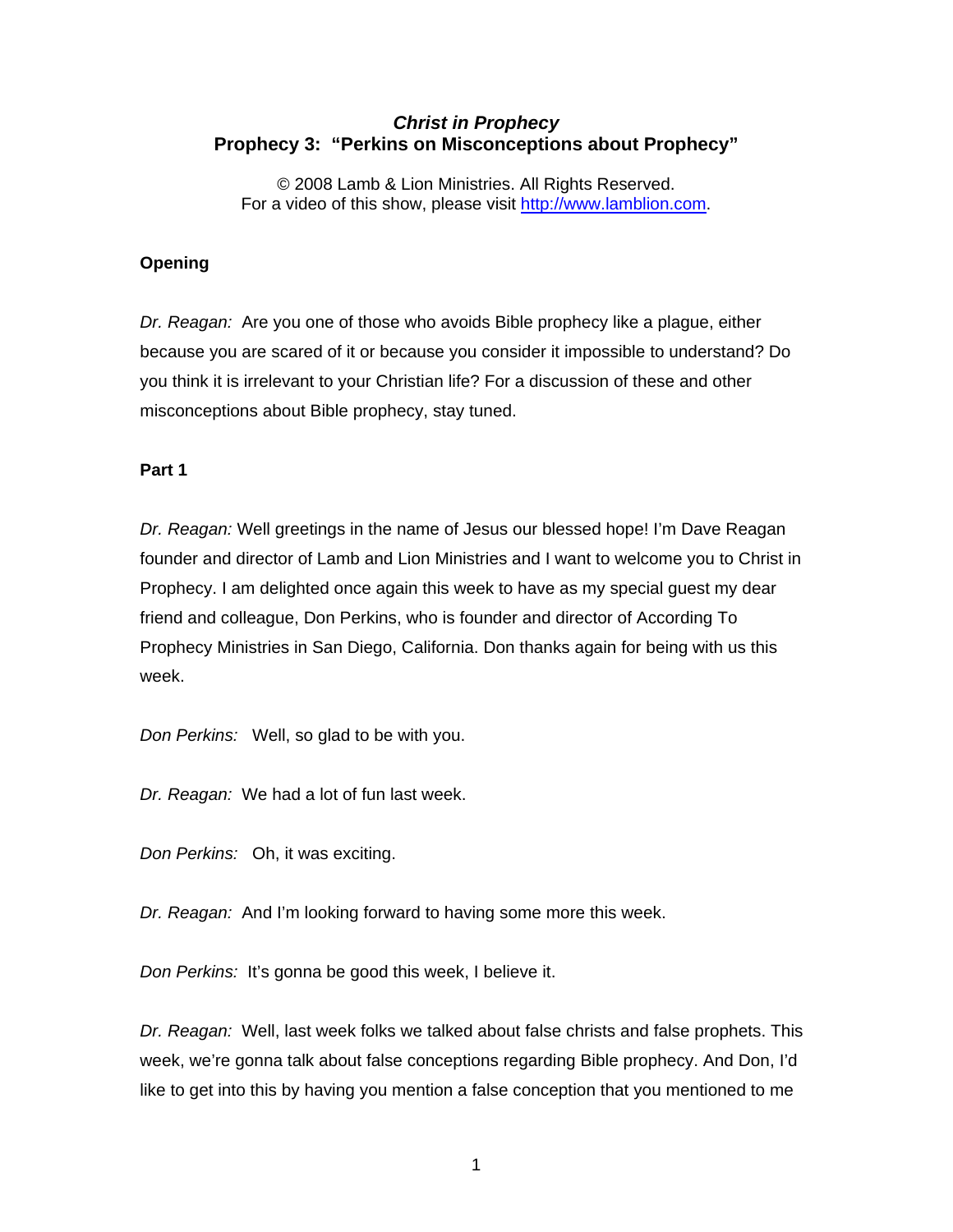right before we went on the air, that you said was very prevalent when you were growing up. What was that?

*Don Perkins:* It was a conception that if you study Bible prophecy or the book of Revelation it would run you crazy.

*Dr. Reagan:* Now are you kidding me?

*Don Perkins:* kid you not. As a young man, growing up all my life, when I would go to church, that was one thing that I heard.

*Dr. Reagan:* Did that become a psychological barrier for you?

*Don Perkins:* It did. When I became a Christian I surrendered my life to the Lord, as a Christian I would never go into the book of Revelation. And Dave, there are many people today I know that are hindered because they were taught the same thing.

*Dr. Reagan:* That they'll go crazy.

*Don Perkins:* They'll go crazy. And you know it wasn't until the Lord called me to this area of ministry that I found out the blessing. Revelation 1 tells you, "Blessed are those that read here and study."

*Dr. Reagan:* Yeah, Revelation 1:3, it's the only book of the Bible that says, if you'll read this book, it's gonna bless your socks off, right?

*Don Perkins:* Dave, I've been blessed, I've been blessed.

*Dr. Reagan:* I have too, Don. No book as blessed me more than the book of Revelation. It is truly a blessing. And isn't it amazing, when I was growing up the misconception that I heard over and over preached from the pulpit was, no one can understand the book of Revelation. It is a Chinese puzzle beyond understanding.

*Don Perkins:* Yes.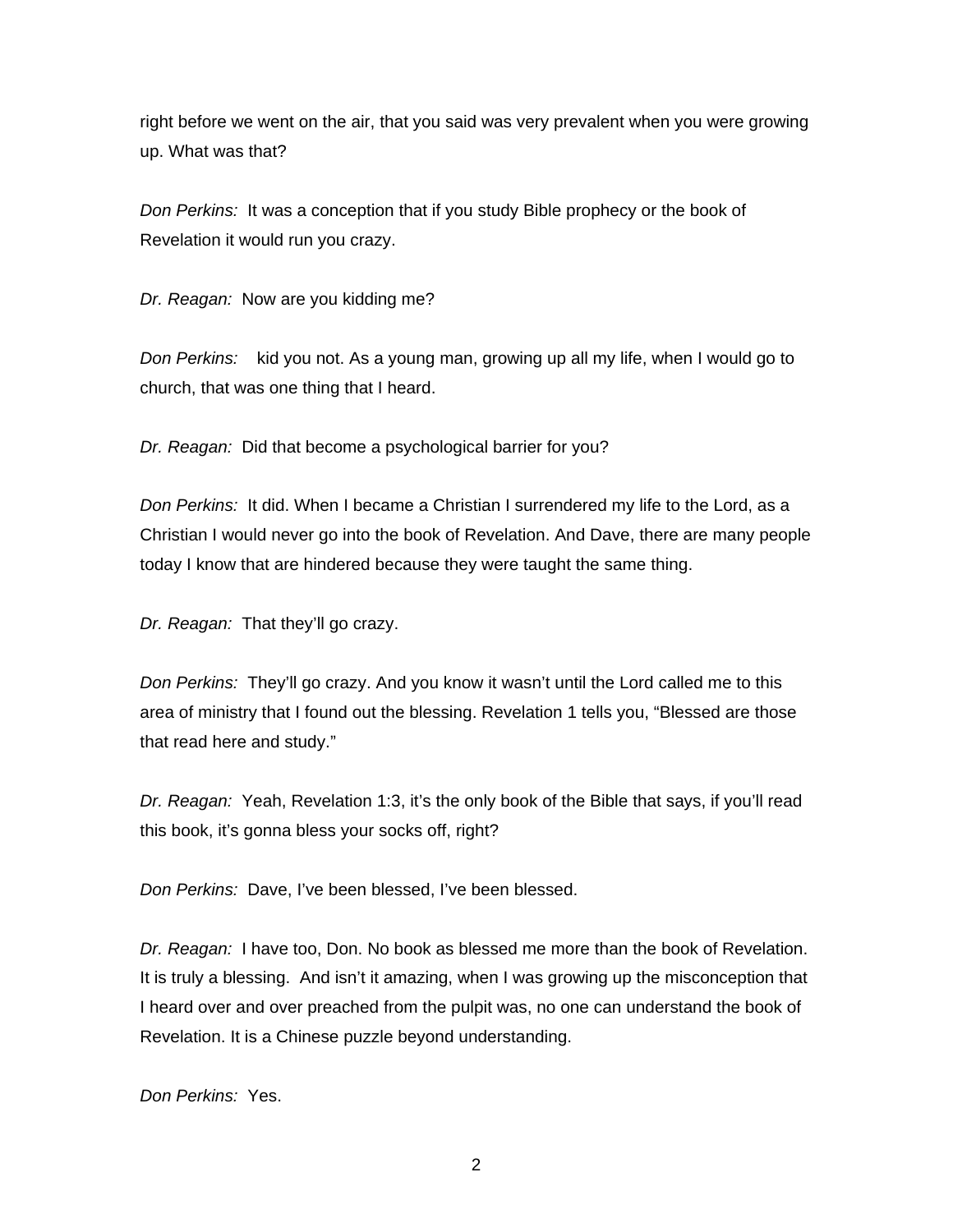*Don Perkins:* Why would God give us a book that nobody can understand? I tell people all the time, I say, you know, why would God do that? Why would He give us something that He didn't want us to understand?

*Dr. Reagan:* Well, I just think it's a satanic thing. Satan does not want anybody reading the book of Revelation, no one.

*Don Perkins:* That's true.

*Dr. Reagan:* Because the book of Revelation says Satan is going to be totally defeated and Jesus is going to be completely triumphant.

*Don Perkins:* Well you know, I came to have revelation Dave when I started studying, I said, now I understand why I was fed that lie, because I see the end, the demise of the devil.

*Dr. Reagan:* In fact, you know, I ran from the Lord as hard as I could for 20 years, something I'm not proud of, and when I finally gave in, the Lord handed me this ministry. I would get up and start to preach or teach and boy the devil would come all over me and say, "Who are you to preach? Who are you to teach? Don't you remember when you…" and a litany of my sins would run by me. But when I got in the book of Revelation, I learned that the book of Revelation can be used for spiritual warfare.

*Don Perkins:* Yes.

*Dr. Reagan:* And here's how I use it. Every time Satan tries to remind me of my past, I remind him of his future and you know what he does? He tucks tail and runs.

*Don Perkins:* That's right.

*Dr. Reagan:* And I know his future because I know the book of Revelation.

*Don Perkins:* The Word of God is so clear.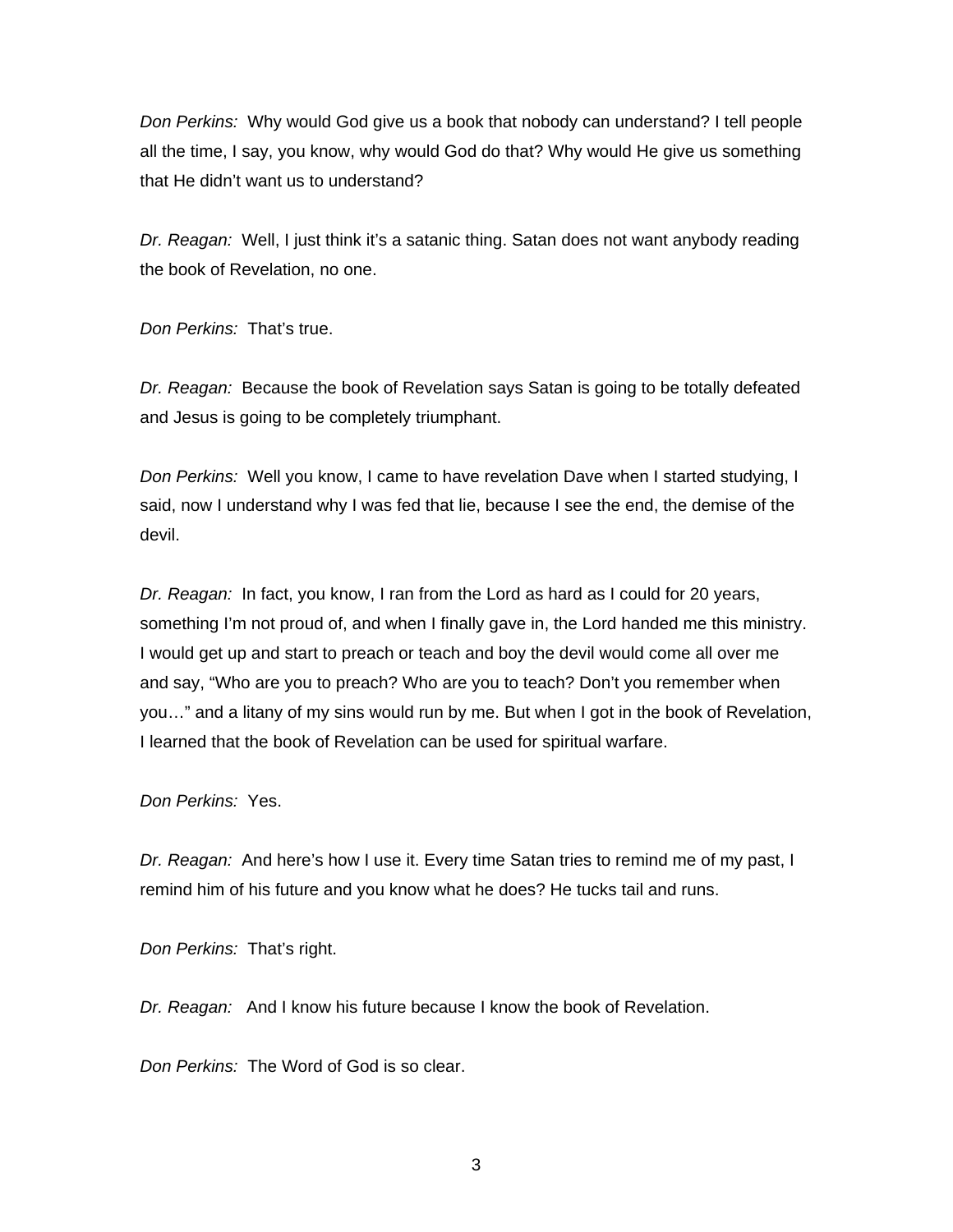*Dr. Reagan:* Well, let me share another misconception with you and see how you respond to it. It's one that I hear about all the time, in fact I got a letter recently from a fellow and in that letter he said, "I don't like Bible prophecy because it's too depressing." He said, "It's all about blood and gore and beasts and things that go bump in the dark."

*Don Perkins:* Well, you know if you only study that part of it. You know, you've got to understand the book of Revelation, Bible prophecy there are so many wonderful things in it. As a matter of fact, when you look at the book of Revelation the last chapters talk about eternal bliss. In other words, what eternity is going to look like for the redeemed. Now, I will admit there are some very hard chapters in the book of Revelation. The great tribulation, the Bible is clear in its description of how that event is going to look, but it doesn't stay there. You know, many people throw the babe out with the bath water because they look at the signs, they look at the trumpet judgments and those things, but they never look at anything else in the book of Revelation as a blessing.

*Dr. Reagan:* Well, you're right, the book of Revelation has a lot of terrible things in it in terms of the wrath of God being poured out upon this earth so does the book of Isaiah.

*Don Perkins:* That's right.

*Dr. Reagan:* But the thing that we need to remind people of is that in Bible prophecy there is only good news for those who know the Lord!

*Don Perkins:* Those that are redeemed.

*Dr. Reagan:* The last book of the Old Testament, the book of Malachi says that when the Lord returns it says that those who have rejected Him are going to suffer the wrath of God and it's gonna be a terrible day for them. In fact, some of the Scriptures say the presidents, prime ministers of the world are gonna crawl into holes in the ground and cry for the rocks and the mountains to fall on them. But it says, for those who are believers, they'll go forth like a calf released from a stall, and act plum silly waving their hands, dancing and shouting, "Hallelujah, here he comes!"

*Don Perkins:* Full of joy and happiness.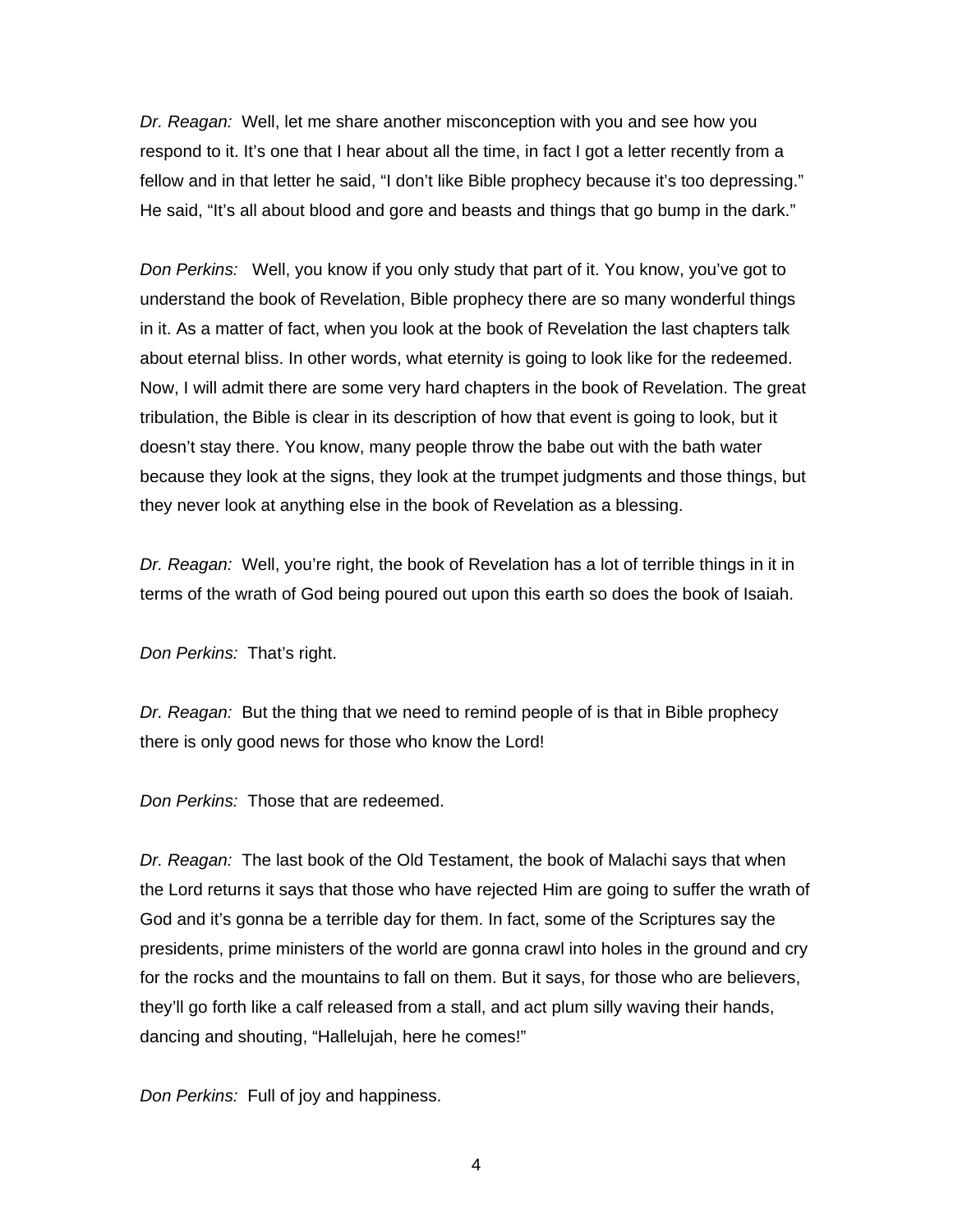*Dr. Reagan:* There's only good news for believers.

*Don Perkins:* And see again, many people again throw the babe out with the bath water because they don't really understand. I really think Dave you must be a student of the Scripture to really understand Bible prophecy.

*Dr. Reagan:* Alright, here's another one I hear a lot. Bible prophecy is impossible to understand because it's just full of symbolism.

*Don Perkins:* Well, you know, symbols Dave, symbols point to a literal event. Symbols always help you to better understand a literal thing, and really I mean, I think in that regard, people need to understand that symbols point to something that's literal, or it gives us a clear picture of a literal event.

*Dr. Reagan:* Yes.

*Don Perkins:* So, again, if you symbolize all of the book of Revelation then you will get into trouble on prophecy.

*Dr. Reagan:* Well, you know, the thing about symbols too is that symbols as you say, they stand for something literal, but usually the Bible tells you what it is.

*Don Perkins:* Exactly.

*Dr. Reagan:* I mean, for example, in the book of Revelation. Jesus is pictured standing among some candlesticks, but it tells you who the candlesticks represent, churches.

*Don Perkins:* It interprets it.

*Dr. Reagan:* It says He has stars in His right hand, it tells you, the stars represent the pastors or the angels of those particular churches, the messengers of those churches. Usually, for example, the book of Revelation says that when the Jews flee from Jerusalem in the middle of the tribulation, they will flee on the wings of a great eagle.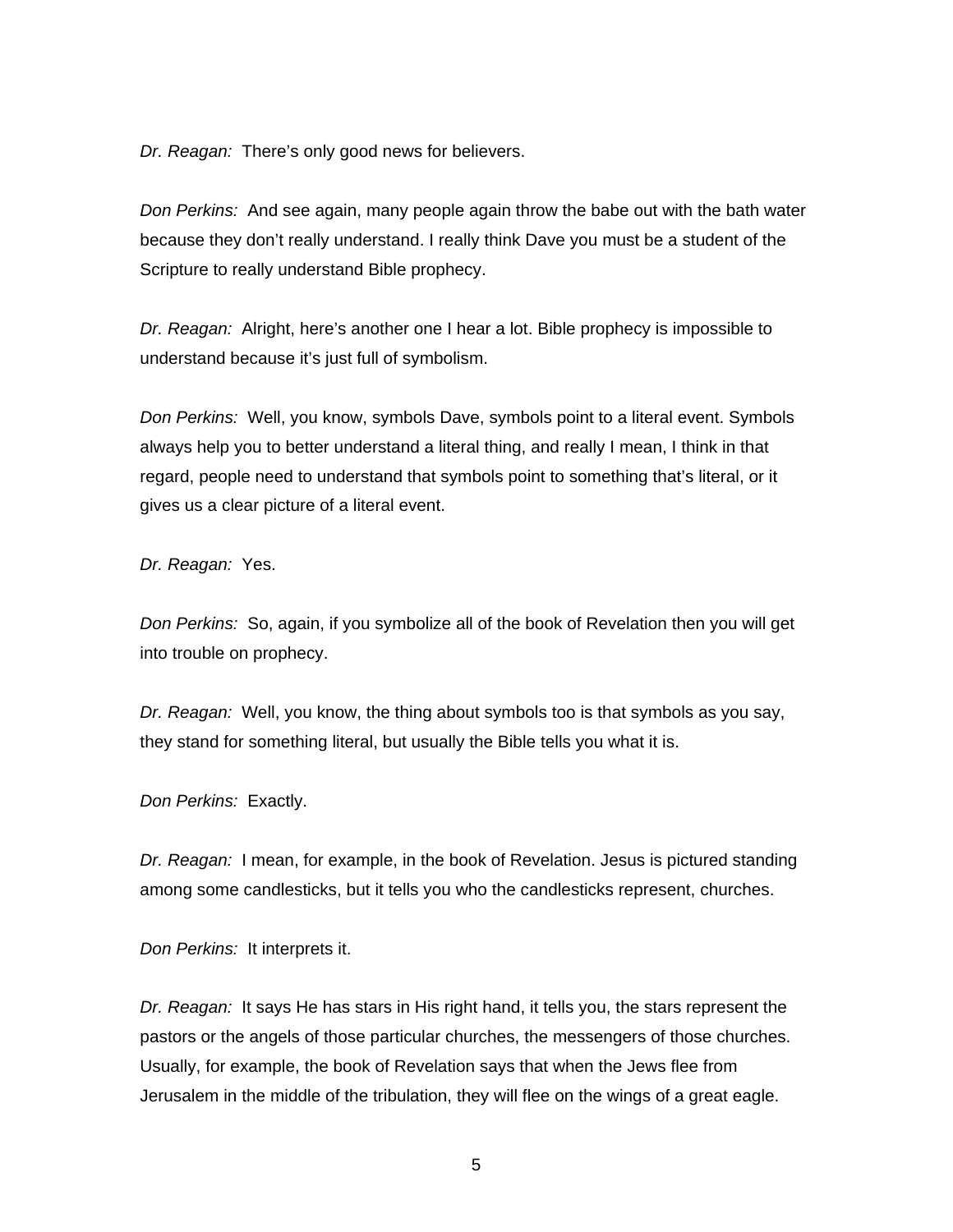People say, "Ah ha! That means the United States is gonna provide the airlift because our symbol is an eagle." But if you go back and look at the Bible, the Bible's its own best interpreter the same term is used when they fled out of Egypt.

*Don Perkins:* That's right.

*Dr. Reagan:* All it means is it's a symbol of God's protection for them.

*Don Perkins:* That's right.

*Dr. Reagan:* So yes, they're symbols but the symbols have a meaning.

*Don Perkins:* But the safety of that Dave is the Scripture, the Scripture will always have to interpret that.

*Dr. Reagan:* And all of Bible prophecy is not symbolic. I mean, you take the book of Zechariah, it says the Messiah is coming on a donkey, He's gonna be hailed as king, He's going to be betrayed by a friend for 30 pieces of silver, 30 pieces of silver will be used to buy a plot of land, He'll be lifted up, He'll be pierced. All that meant what it said.

*Don Perkins:* Literal.

*Dr. Reagan:* If the plain sense makes sense don't look for any other sense or you will end up with what?

*Don Perkins:* Nonsense.

*Dr. Reagan:* Nonsense. And that is so true, that is so true. You know, I really believe Don that the greatest problem that you run into here, well, I'll get into that in a moment. I want to bring up another misconception and that is that Bible prophecy is irrelevant to contemporary Christian living.

*Don Perkins:* You know that one really gets me.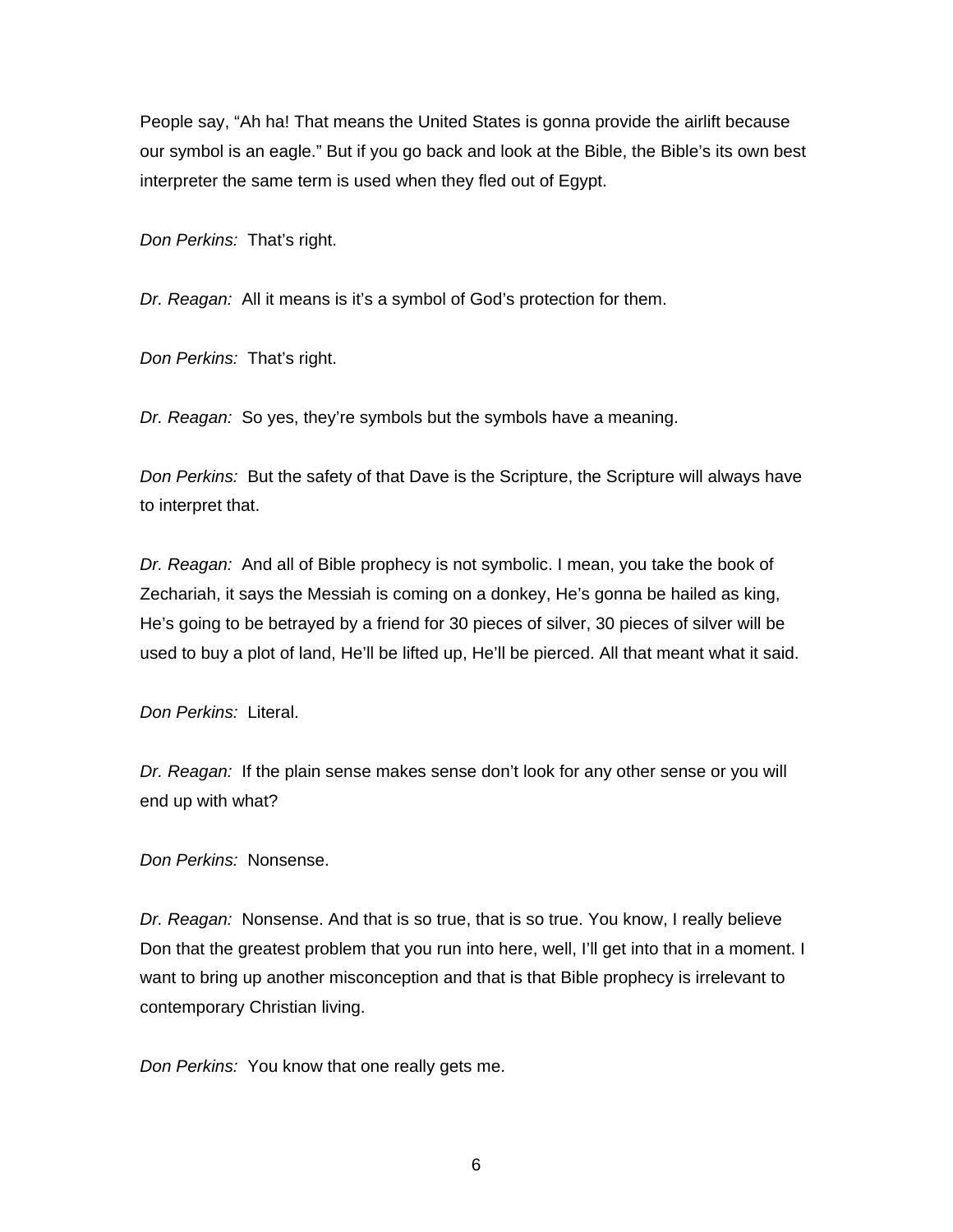*Dr. Reagan:* I hear it all the time. Pastors tell me that! You can't tie it into today's life. It's all pie in the sky.

*Don Perkins:* Sweet by-and-by.

*Dr. Reagan:* I've got to talk about contemporary problems.

*Don Perkins:* I've gotta help people today. Well, I don't know of a better book that will help you in contemporary living. You know, for me, Bible prophecy, this message has really put an urging in my heart, it has given me a hope that helps me to live in this relevant day.

*Dr. Reagan:* I found Don that if you can ever convince a Christian of two things, really convince them, number one, Jesus is coming back. Now, the average Christian says yes, he's coming back, but they believe it here, they don't believe it here.

*Don Perkins:* Right.

*Dr. Reagan:* When you believe it here, you start living.

*Don Perkins:* That's right. But as long as you believe it here, it's just a mental thing. But, if you can ever convince them, number one, Jesus is really coming back, and number two, that is an event that could occur any moment, their lives will be transformed. Changed, totally changed. They will commit their lives to holiness. You won't have to preach against drinking, you won't have to preach against gambling you won't preach against promiscuous sex, people will put it aside.

*Don Perkins:* That's right.

*Dr. Reagan:* And number two, it is the greatest motivator I know of for evangelism. People will start sharing the word, how can anything be more practical than that?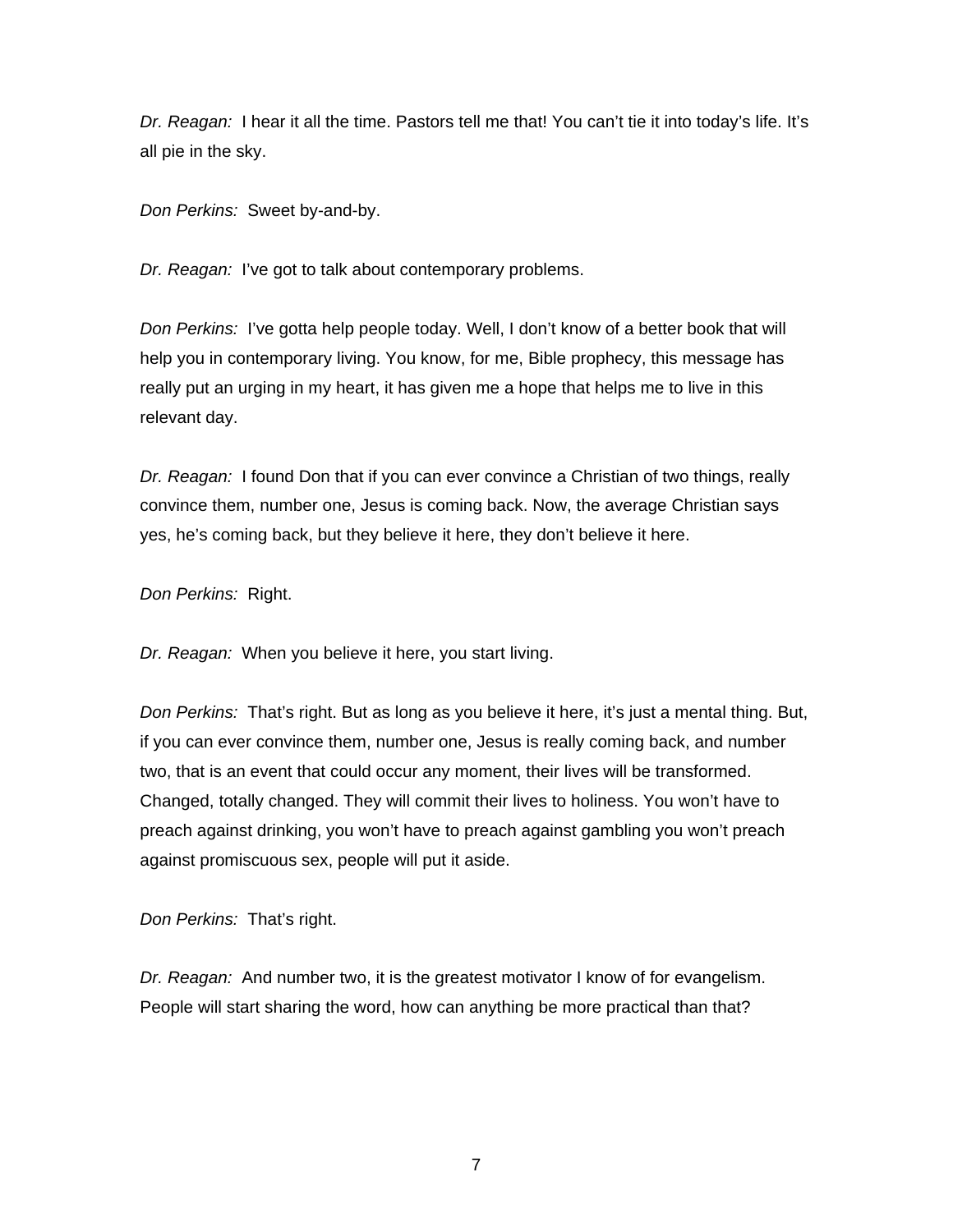*Don Perkins:* It's so practical, I mean, I was in a conference, I was gonna do a meeting and the pastor cancelled the meeting because he thought it wasn't relevant, it wasn't evangelistic enough.

*Dr. Reagan:* Another misconception. People say, well, we don't ever get into Bible prophecy at our church because Bible prophecy is too controversial, it's divisive it will just split the church.

*Don Perkins:* Again, people are not studying. They don't want to spend time to study the Scripture so they pick and choose little pieces of prophecy and they cause confusion.

*Dr. Reagan:* Well, you know, a pastor said that to me, I said, "Well, it can be if you bring a guy in with a chip on his shoulder because there are people who go around who their only purpose is to try to prove everybody else in the world is wrong except them." But if a guy comes in and just preaches the word, that's not gonna be divisive and controversial, I mean, if people don't agree with him they're gonna have to scratch their heads and go to the Word and pick up their arguments with God not with him.

*Don Perkins:* See, one thing I like about what you just said Dave, going to the Word. See, going to the Word and proving the point that you make, you can't fight against the Scriptures, you know, the Scripture is not divisive.

*Dr. Reagan:* Well, another of those misconceptions I would argue is the one I hear a lot that says, well, you can't understand Bible prophecy unless you have PhD in hermeneutics, whatever that is. I always want to say, "Herman who?" A PhD in hermeneutics which is the interpretation of Scripture, or you have to have a vivid imagination but otherwise, you just can't understand Bible prophecy. Do you have to have a PhD to understand Bible prophecy?

*Don Perkins:* I don't Dave.

*Dr. Reagan:* I know you understand it.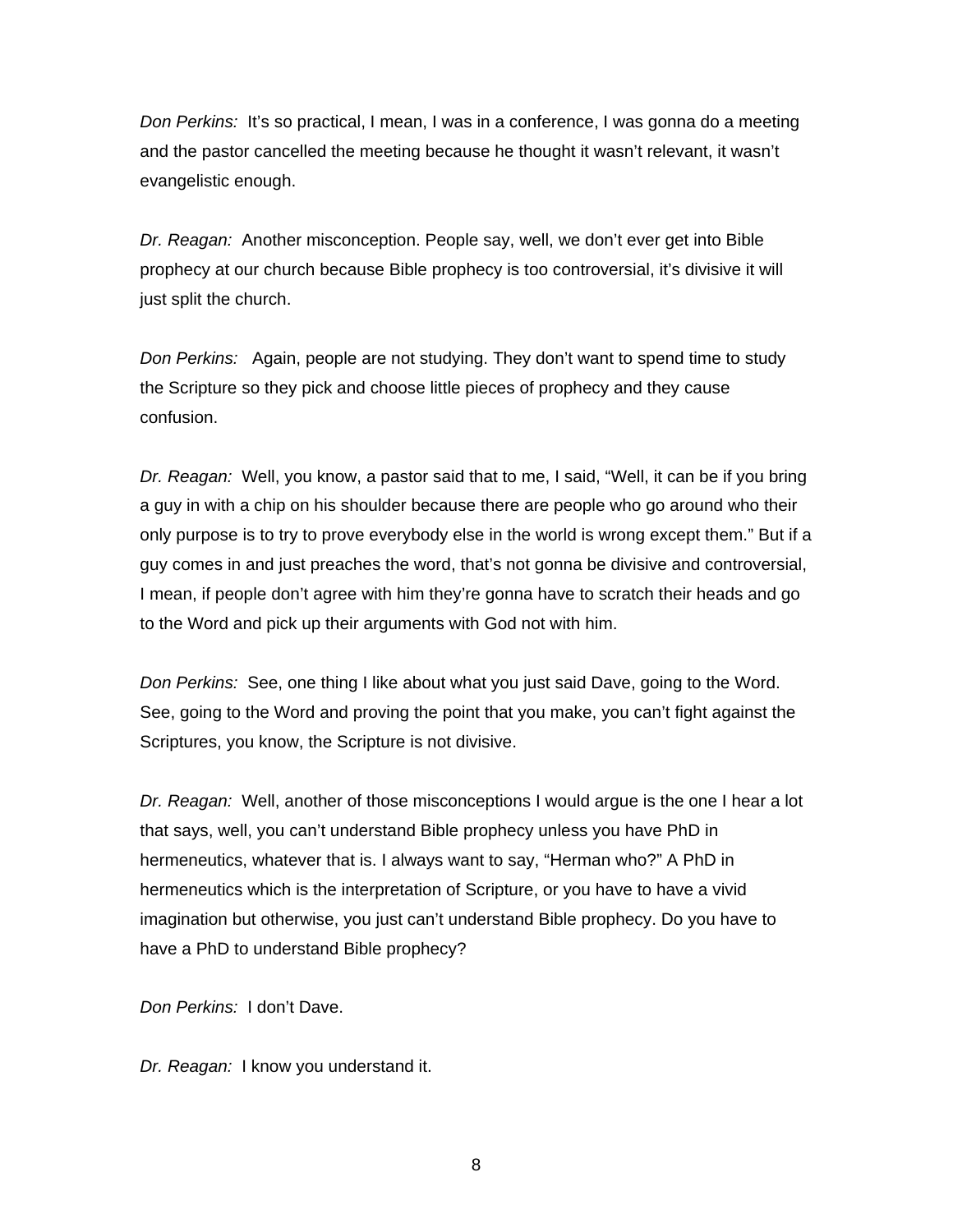*Don Perkins:* I understand it, because of His grace. I'm a student of the Scripture.

*Dr. Reagan:* Well, I do have a PhD but mine's in international law in politics and I still understand Bible prophecy.

*Don Perkins:* Dave, God will open this Book to you.

*Dr. Reagan:* I tell you what you've gotta have. You've gotta have the Holy Spirit and you've gotta lean on the Spirit.

*Don Perkins:* I always pray, "Holy Spirit, open unto me the Scriptures." You know, Jesus did that to His disciples and when He took them through the Scripture, the Bible says He showed them the prophesies where it was written of Him. And the Scriptures says their hearts burned within them as He opened unto them the Scriptures.

*Dr. Reagan:* Oh man, yeah.

*Don Perkins:* And see, that's my prayer. When I study Revelation, I say Father open up my heart.

*Dr. Reagan:* Amen.

*Don Perkins:* Holy Spirit give me understanding. And it's amazing! Like a light bulb you know that Ford has a good idea, that light clicks? It clicks in my heart and spirit and God helps us to understand.

*Dr. Reagan:* It doesn't mean you're gonna understand everything.

*Don Perkins:* No, no.

*Dr. Reagan:* But the more you study, the more you'll understand, and if you lean on the Spirit.

*Don Perkins:* The clearer it gets, the longer you study too.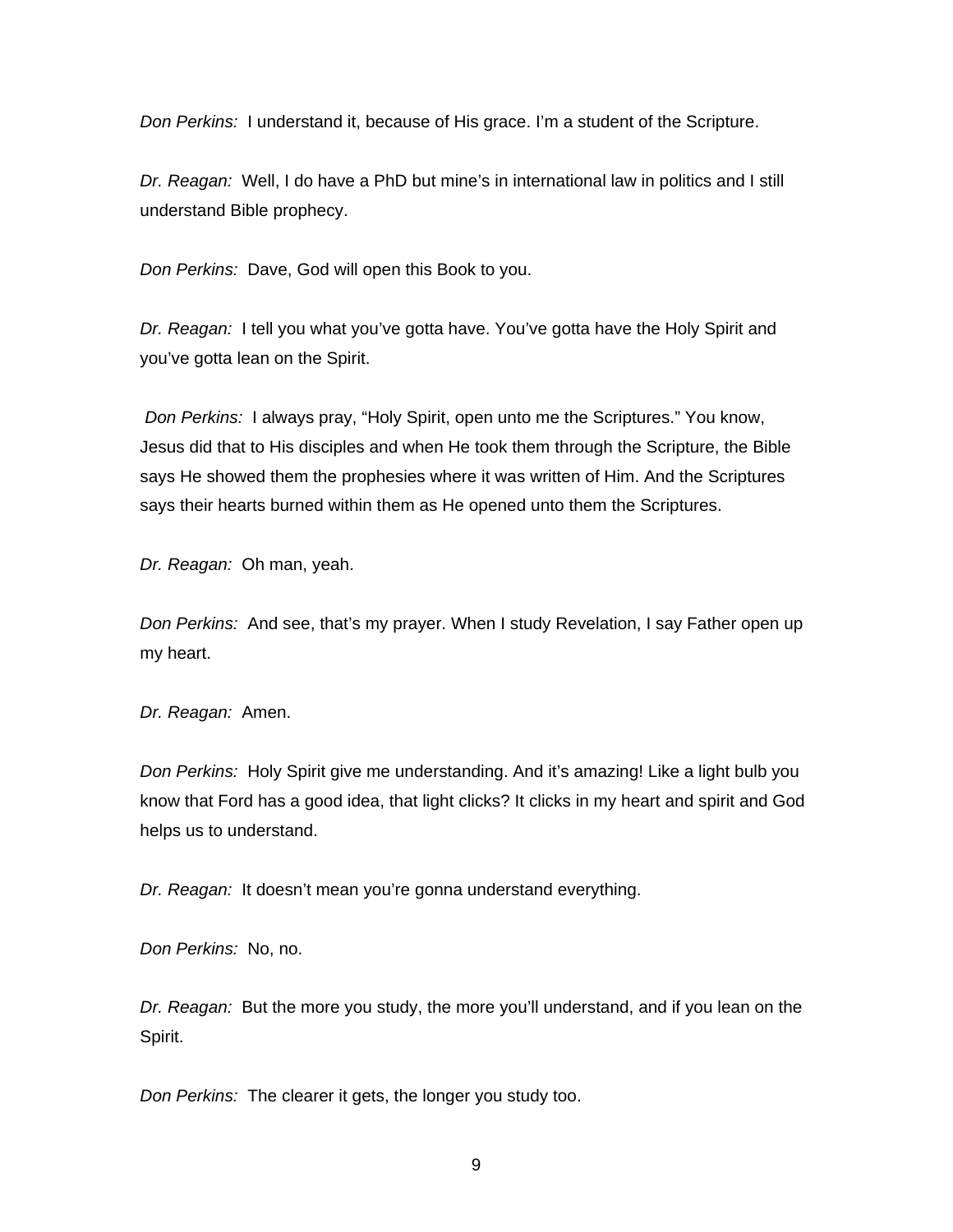*Dr. Reagan:* Ok, one last one I want to mention here, and this just pains me, it really pains me. I hear pastors say this so often. "What difference does it make what you believe about prophecy? After all, it's all gonna pan-out in the end. You see, I'm a panmillennialist!"

*Don Perkins:* Right. And I normally tell them that they are lazy believers, because see, again, I believe in this time, especially in this hour Dave. I believe that every Christian needs to understand and know what he believes scripturally. You know, you need to know what the Word of God says, and you need to be firm in your belief structure. You know, many people have taken that position because they don't want to spend time just studying.

*Dr. Reagan:* Well, when a person says that to me it just says, "I don't consider it important enough to even study it." And yet that's one third of God's word.

*Don Perkins:* Well, Dave, it's the end of the story, it's the end of the Book! I tell people this, I say, how many people get a novel, you read the beginning of the novel, the middle of the novel, and then you throw the book away? By the end you are salivating! I want to know who killed who, who did what in that novel. Well, you know the Bible is the only Book that we do that too.

*Dr. Reagan:* Don I have to tell you, one time I was at a prophecy conference and we were having our favorite part, and you know what that is, questions and answers. And a guy got up and he said, "Well, you know, I just don't know about all this, you say you're Premillennial, they say they're Amillennial, they say their Postmillennial, I'm a panmillennialist, I just believe it's all gonna pan-out in the end. What do you think about that?" Dennis Pollock said, "I think you'd make a good member of the know-nothing party!" That was a political party that was in the United States before the civil war, you know. He said, "You'd make a good member of the know-nothing party, you don't know nothing and you're proud of it!"

*Don Perkins:* Wow. You know, I really believe this Dave that God challenges us as Christians and students of the Scripture to understand. You know if we spend time God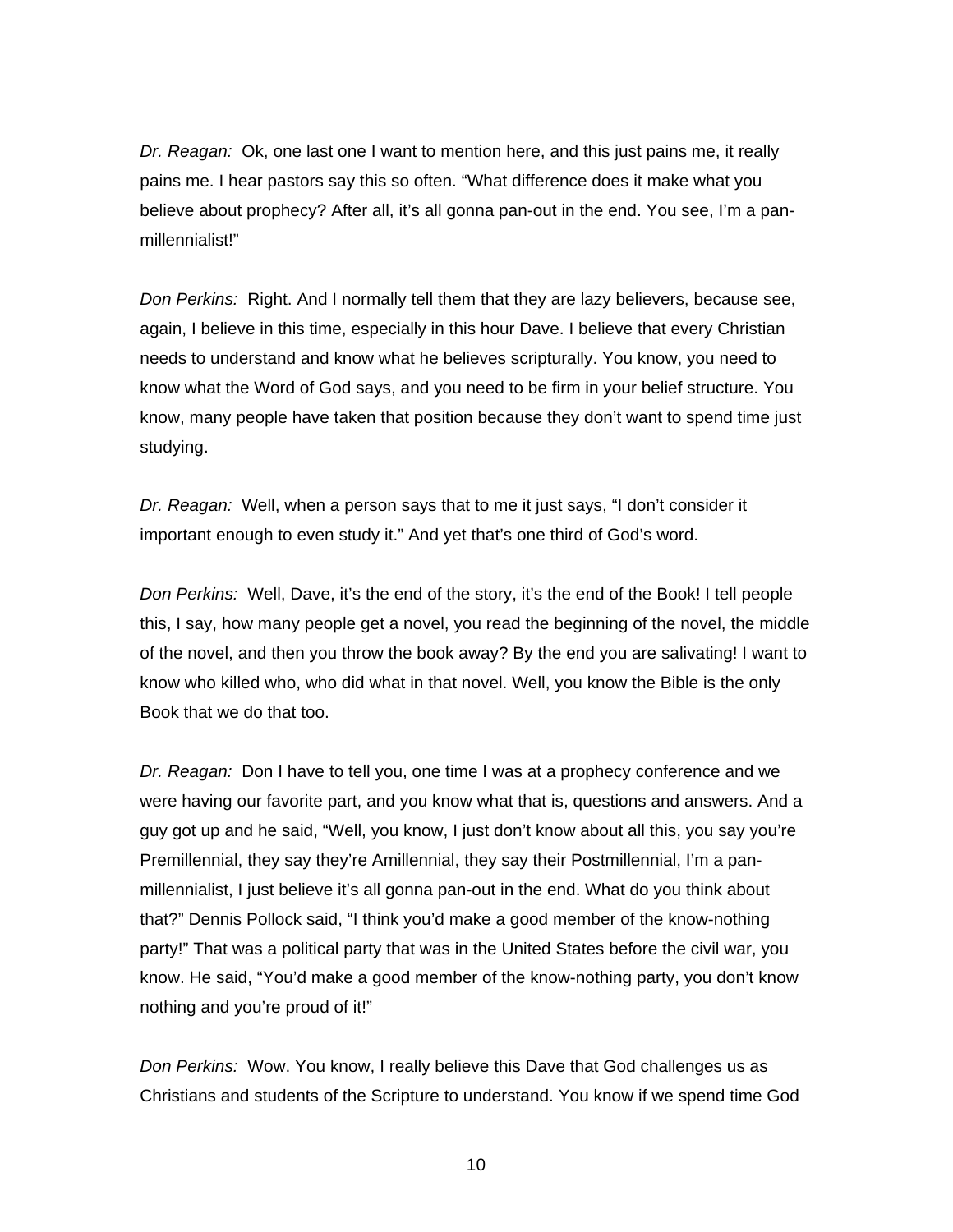will show us, He will teach us clearly. And you know, again, that pan view is a bad view. I get this all the time, too. They tell me, "You know, you preachers, you prophecy guys are so heavenly minded that you're no earthly good." You know, and they discount prophecy along those same lines. And I tell them, I say, you know, you need to be heavenly minded that you are earthly good, you know, when you have a proper understanding of the future, it's gonna effect the way you live today.

*Dr. Reagan:* The Word itself says that all of God's word is profitable.

*Don Perkins:* Profitable, yes.

*Dr. Reagan:* And subject for studying and you know, and that means all of it including Bible prophecy. Well, folks, in just a moment we're gonna shift our attention from misconceptions about the nature of Bible prophecy, to misconceptions about the meaning of prophecy. But first, let's pause for a word about a book that will help you to understand Bible prophecy.

### **Part 2**

*Dr. Reagan:* Welcome back to our discussion of misconceptions regarding Bible prophecy. Again, I am delighted to have my colleague Don Perkins here with me. And Don, I'd like for you to just take a moment to tell folks how they can get in touch with your ministry.

*Don Perkins:* Well, it's very, very easy. You can reach us on the internet. Our web address is www.According2Prophecy.Org, very easy to reach us.

*Dr. Reagan:* And I encourage you to get in touch with his ministry, that website has a wealth of information on it and you can also send Don questions through the website and you can also contact him about speaking at your particular church. Well, let's get back to our topic of misconceptions concerning Bible prophecy. In the first part of this program we talking about misconceptions regarding the nature of Bible prophecy, in this one I want to talk about some misconceptions regarding the interpretation of Bible prophecy, ok?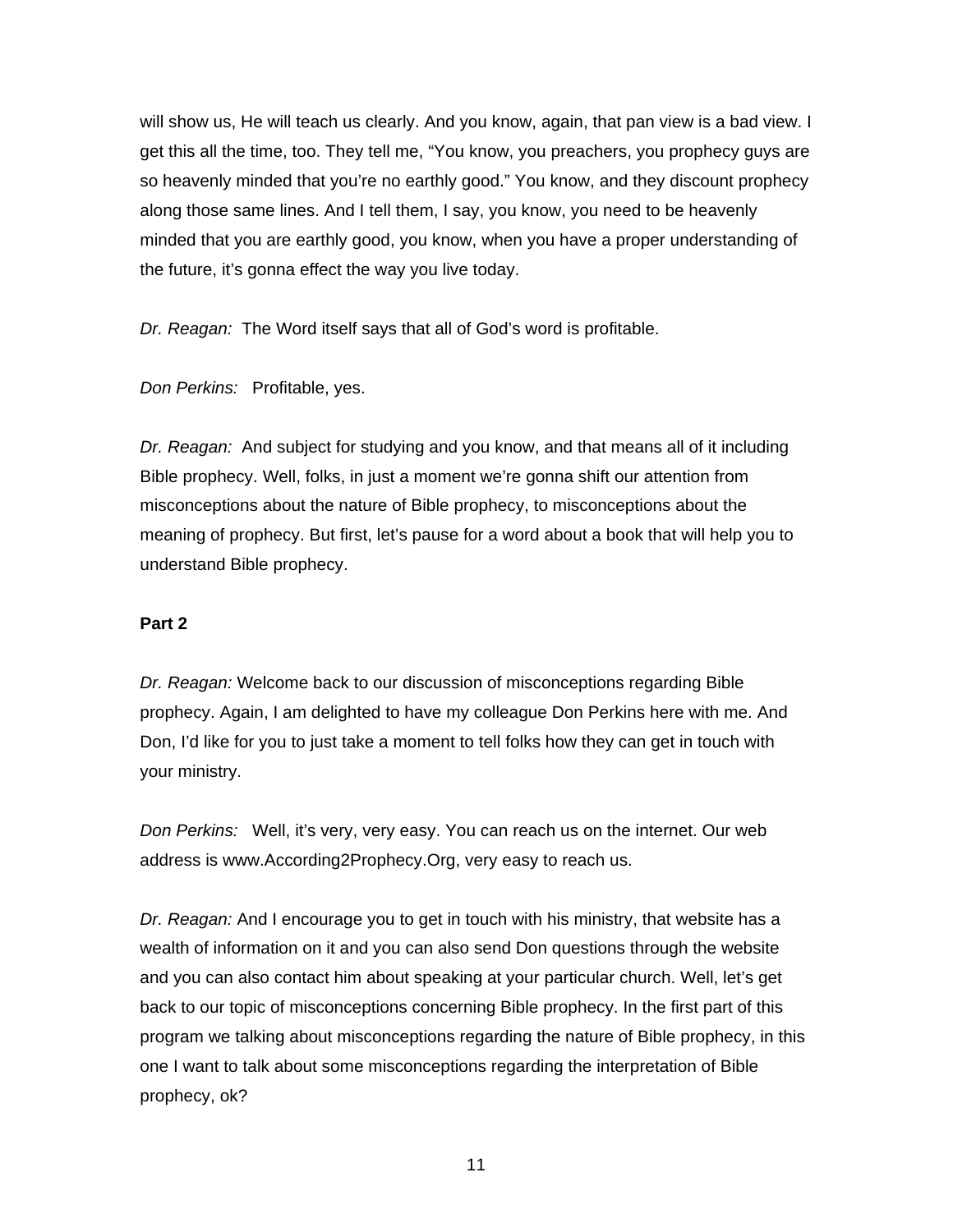#### *Don Perkins:* Yes.

*Dr. Reagan:* And Don, I think it'll start off this segment by just talking a little bit about what I consider to be the number one problem when it comes to the interpretation of Bible prophecy. You got any idea of what I might mention?

#### *Don Perkins:* Spiritualization?

*Dr. Reagan:* You took the words right out of my mouth! Yeah, that's it. I know that anybody who teaches Bible prophecy feels that spiritualization is probably the number one abuse that you can get into.

#### *Don Perkins:* Yes, yes.

*Dr. Reagan:* And folks, let me just explain to you for a moment what I mean by spiritualization. I'm saying that most people when they approach Bible prophecy, approach it with the attitude that it doesn't mean what it says, it must mean something else. When, the rule that I follow for all of the Bible, from beginning to end, whether it's prophecy or not, it if the plain sense makes sense, don't look for any other sense or you will end up with nonsense! God wants to communicate. He knows how to communicate. He says what He means, He means what He says. You don't have to play games.

And I want to give you an example of what I mean by spiritualization. Over in the book of Revelation in chapter seven, it says that at the beginning of the tribulation there's going to be 144,000 Jews who are going to be sealed by the Lord, that means they're gonna become believers in the Lord Jesus Christ. They're gonna be supernaturally protected for the entire period of the Tribulation, and the indication is they will go forth all over the world, preaching the gospel, and many people, Don, will come to the Lord as a result of their testimony. Well, folks, one time I got a whole bunch of commentaries on the book of Revelation, I bet I got at least 30-40 commentaries, and looked to see what they said Revelation seven meant. 85% of them said, "Well, this is talking about the Church." Talking about the Church when it's talking about 144,000 Jews and it tells you exactly what tribes they're gonna come from? And you spiritualize that and say, "Oh no, it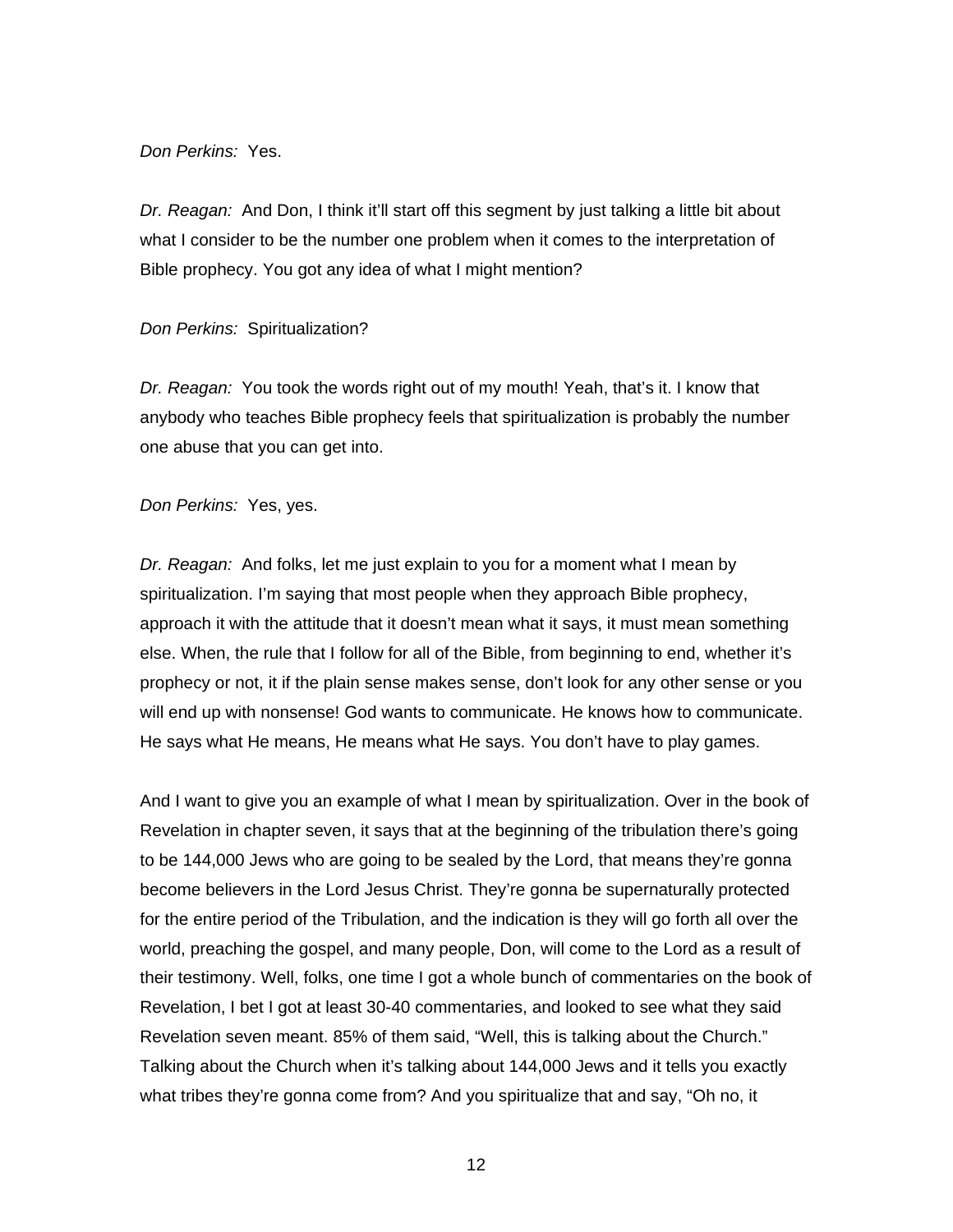couldn't be Jews, it has to be the Church." That's an example of spiritualization, saying the Bible doesn't mean what it says. Zechariah 14 says, "in the end times when Jerusalem is about to fall, the Lord will come back to the Mount of Olives, when His foot touches the mountain it will split in half, it will speak a supernatural word, the antichrist and his forces will be destroyed, and on that day He'll become King over all the other earth." One of the foremost theologians of the  $20<sup>th</sup>$  century said, "That doesn't mean that! What it means is the Mount of Olives is the human heart, it's surrounded by sin, when you accept Jesus as Lord and Savior He comes and stands on your heart, your heart breaks in contrition and He becomes king of your heart." You know why people like to spiritualize? It's because they become God when they spiritualize. When you spiritualize, scripture means anything you want it to mean.

*Don Perkins:* And it's easy to interpret that way. Again, you must be a student of the Scriptures to understand. I mean, it's that simple.

*Dr. Reagan:* Okay. Let's get into some modern misconceptions about the meaning of Bible prophecy. One that I hear over and over and over and comes from very sincere people who are really interested in Bible prophecy. When I get up and preach that Jesus is coming soon and He could come any moment they always say, "No, no, no, no, no! Jesus cannot return until the gospel is preached to the whole world, because Jesus himself said that in Matthew 24. The gospel will be preached to the whole world, and then the end will come."

*Don Perkins:* Dave, what they are misunderstanding about that is that those signs that Jesus gave in the gospel, Matthew 24, Luke 21, those are signs that point to the literal return of Christ and not the Rapture.

*Dr. Reagan:* The Second Coming of Christ, when He comes to this earth.

*Don Perkins:* There are some physical prophesies that must take place before He can literally, physically come back in the Second Coming, but there are no signs that point to the Rapture of the Church.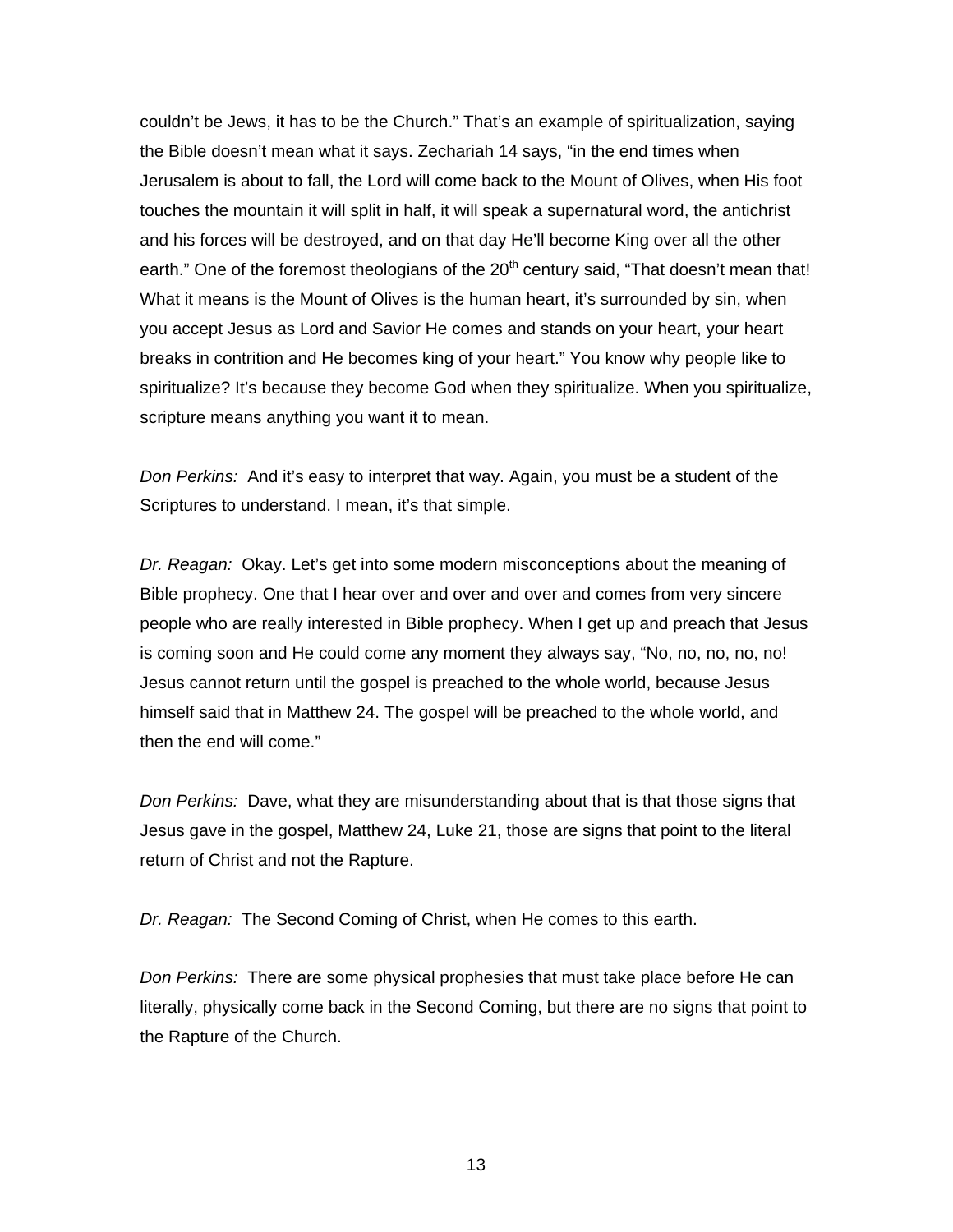*Dr. Reagan:* Well, what people don't understand is that the return of Jesus is going to be in two stages.

*Don Perkins:* That's right.

*Dr. Reagan:* The second coming is in two stages, first, the Rapture then later on the Second Coming. The Rapture He doesn't even return to earth, He appears in the heavens. And that could happen in the middle of this program.

*Don Perkins:* Anytime, I'm ready to go.

*Dr. Reagan:* I am too. But the second coming, there's a lot of prophesies that.

*Don Perkins:* That's right.

*Dr. Reagan:* And further more, with regard to the gospel being preached to the whole world, we're in the process of doing that right now through modern technology.

*Don Perkins:* Internet, everything.

*Dr. Reagan:* I remember a few years ago I bought a short wave radio, first time I'd ever had one and I started turning that dial and Don, I couldn't believe it. As I turned that dial I heard the name of Jesus in every language of the world. The atmosphere of this planet is saturated with the name of Jesus. And you've got television, you've got the Jesus film, it goes on and on and on. But, the ultimate fulfillment of that prophecy is going to be near the end of the tribulation. In Revelation 14 we're told a gospel angel will go forth, circumnavigate the globe and preach the Gospel to every person.

*Don Perkins:* Yes.

*Dr. Reagan:* Before God pours out his final wrath.

*Don Perkins:* You know, Dave that Scripture also talks about when they preach the Gospel. Most people think that means that when the Gospel is preached everyone will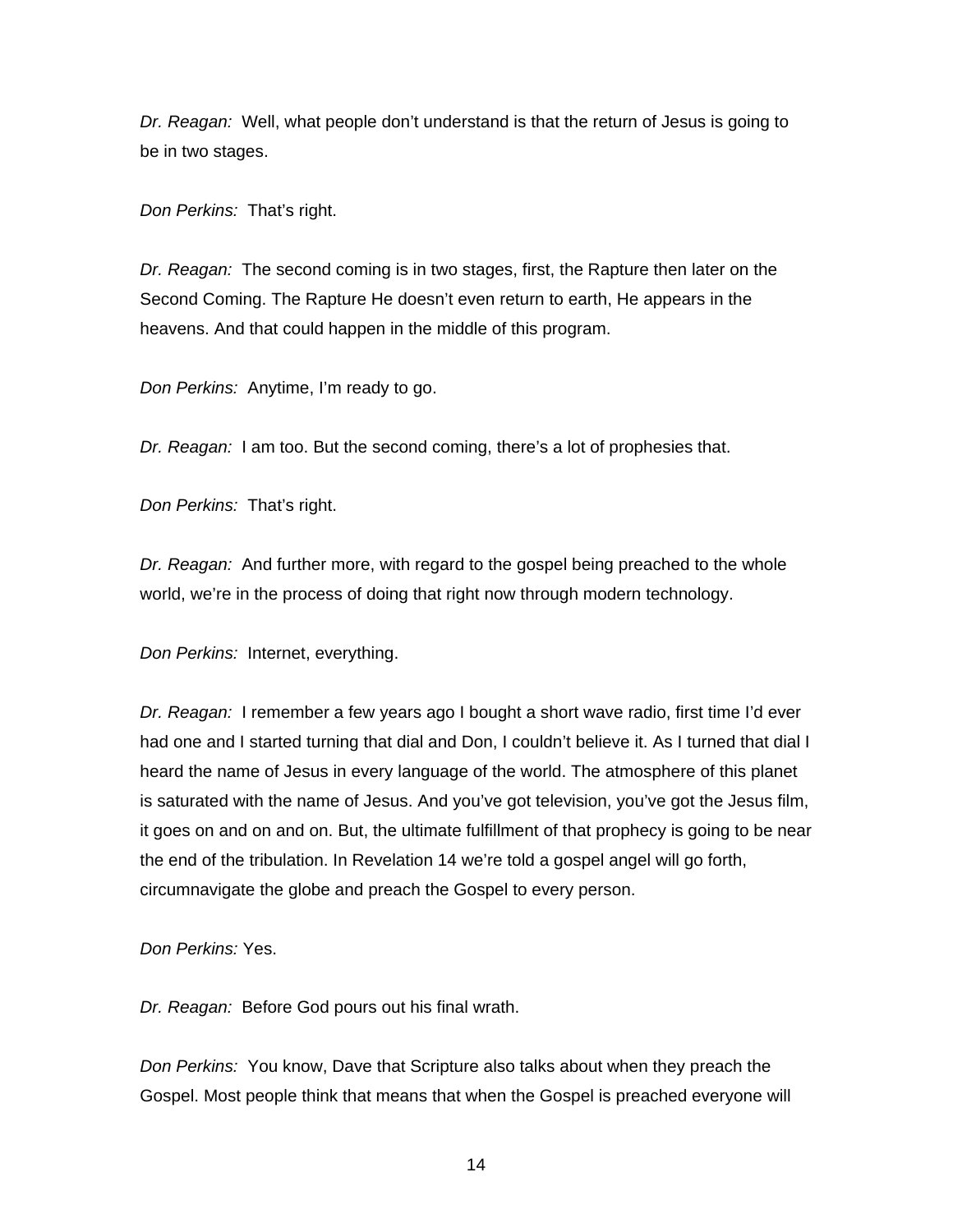accept it. The Bible says it's gonna be a witness against. The Gospel will be preached and people will accept or some will not accept.

*Dr. Reagan:* Ok, let's go to another misconception. People say the Church is the fulfillment of all the kingdom promises in the Bible. In other words, there's no kingdom yet to come, the kingdom has come. In fact, I grew up in a church that believed this. They believed it so strongly we were not allowed to say the Lord's Prayer. Because in the Lord's Prayer it says, "Thy kingdom come," they said "it's already come."

*Don Perkins:* Dave that is so dangerous to come. The church has not replaced Israel. There are physical prophecies that must take place in the future. Christ will sit on the physical throne of His father David. The Bible says that, there are literal prophecies regarding the kingdom where Christ will literally fulfill those prophecies. Isaiah 9, the Bible says the government will be on His shoulders. Now, we know Christ rules and reigns within us, that's true. But there's coming a time when we must...

*Dr. Reagan:* He doesn't reign over the nations of the world.

*Don Perkins:* He sure doesn't. He must and He will come to physically reign.

*Dr. Reagan:* You know, that's one of the fundamental teachings of Amillennialism is the idea that Jesus is reigning over the whole world right now through His Church.

*Don Perkins:* And the kingdom is here.

*Dr. Reagan:* Well, folks, if He's reigning over the nations of the world today, He's doing a very poor job of it because every one of them is in rebellion against Him.

*Don Perkins:* I mean if you watch the local news you would know that Jesus is not reigning over all the nations.

*Dr. Reagan:* Absolutely. You know, I got to thinking about this one time it occurred to me that God's always had a kingdom on this earth. His original kingdom were the patriarchs who responded to him in faith, then the kingdom became more manifest in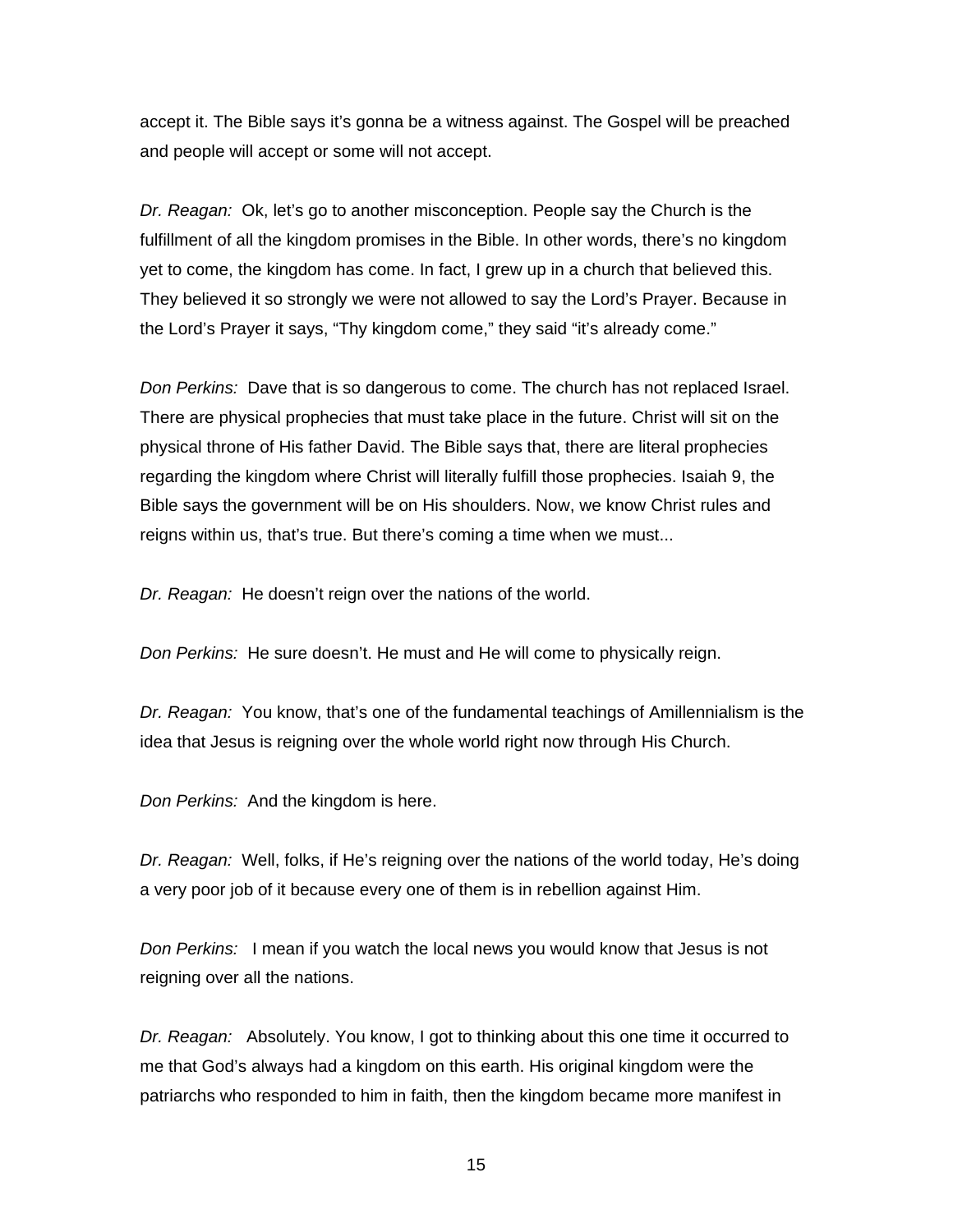Israel. Then the kingdom because more manifest in the Church, and then the kingdom's going to become more manifest in the Millennial reign of Jesus Christ. But even then, it's gonna become permanent on the new earth,

*Don Perkins:* That's right,

*Dr. Reagan:* When Jesus surrenders the kingdom to His Father. And it will truly be a theocratic kingdom where God will rule. Well, I was gonna ask you about the next one I had on my list here was the Church has replaced Israel and inherited its blessings, but you already jumped into that and said that's nonsense.

*Don Perkins:* Yes, that's nonsense. I mean, those prophecies, they are physical prophecies. The fact that Israel is a nation today tells me that that is not so.

*Dr. Reagan:* Well, you know, this replacement theology has resulted in more anti-Semitism than any other thing. For 2,000 years both the Catholic Church and Protestantism has taught that the Church replaced Israel. God washed His hands of Israel, has no purpose left for Israel, Israel today is an accident of history. It's nonsense.

*Don Perkins:* It's nonsense.

*Dr. Reagan:* Read Romans 9-11! God has a plan for Israel. Well, all through the Old Testament it says so, and Romans 9-11 says, "Has God washed his hands of Israel because of their unbelief?" The church for 2000 years they say yes! What does Paul say?

*Don Perkins:* No. God has not, that's right. God forbid.

*Dr. Reagan:* The Church doesn't like those three chapters, nine, ten and eleven of Romans.

*Don Perkins:* But in nine, ten, eleven Paul gives a stern warning to the Church not to exalt themselves against Israel because God has a future plan for them.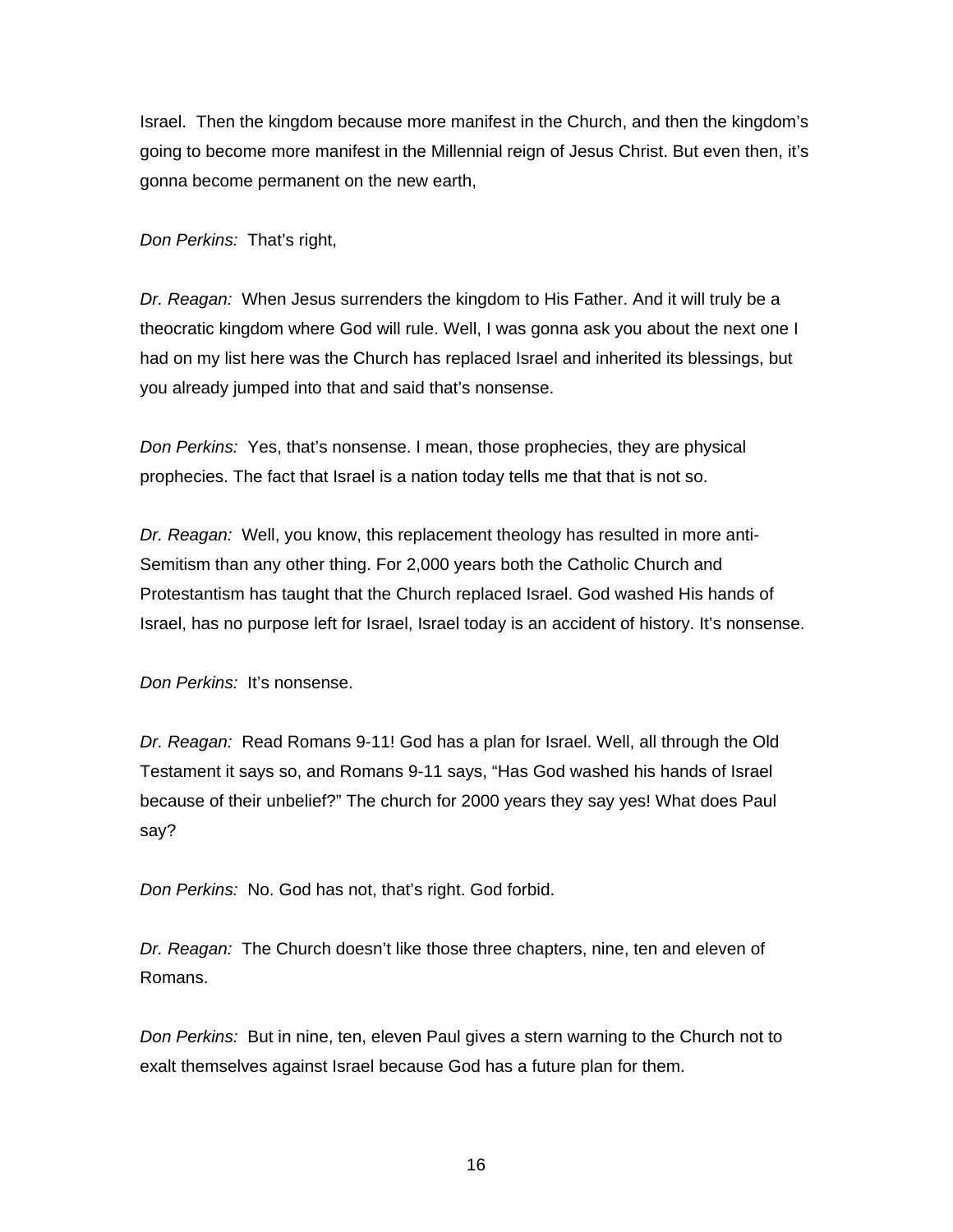*Dr. Reagan:* Well, let's go to another misconception that to me in the weirdest thing I have ever heard taught in Bible prophecy. I do not know of anything weirder than this, and yet there are people all over the place being deceived by it. And that is, the teaching that the prophecies in the book of Revelation were all fulfilled in 70 AD when God poured out his wrath on Jerusalem. Can you believe this?

*Don Perkins:* Well, Dave, listen I've studied the book of Revelation, and the end of the book of Revelation tells me that I'm gonna spend eternity in an eternal world with my God. If the book of Revelation is complete today, what I'm seeing today is not what the book of Revelation teaches. You know, that book was not complete, it was not fulfilled. There is teaching that Nero, he was the antichrist, I mean, again, all those are false views.

*Dr. Reagan:* Well, not only that Don but that whole theology depends on one thing. That the book of Revelation was written before 70 AD, and all the evidence, internal, external, everything, says it was written in 95 AD. In fact, the Early Church Fathers state that point blank, it's when it was written. And that's when Domitian began to persecute the church. The persecution under Nero was a concentrated persecution in Roman, Domitian, it was all over the empire, and that occurred in 95 AD.

*Don Perkins:* You know, for them to teach that the book of Revelation is complete, Dave, again, they're spiritualizing a lot of things, they actually…

*Dr. Reagan:* Oh yeah, everything has to be spiritualized.

*Don Perkins:* They're making things that really do not fit.

*Dr. Reagan:* You know, every time I hear somebody say that all the prophecies were fulfilled in 70 AD it reminds me of Paul saying, "Avoid these two guys!" and named them because he said they teach the resurrection has already occurred, had already past, right. These guys, the most radical of them, are teaching that the Second Coming has already occurred.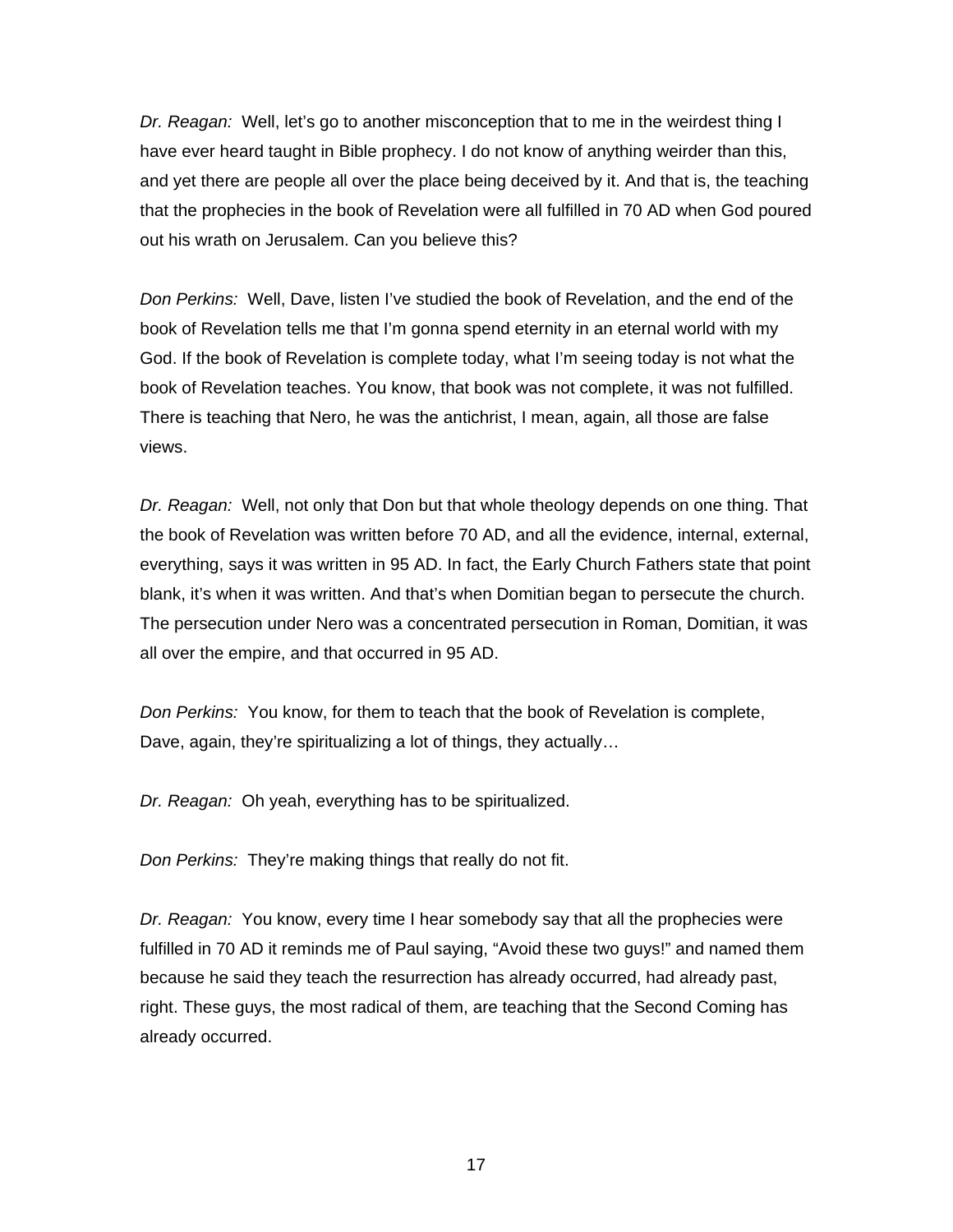*Don Perkins:* Dave, one danger of that view, that belief, that misconception is that it robs the Church of the hope of eternity. I mean, again, if the book of Revelation is complete, then this is all we have to look forward to.

*Dr. Reagan:* Well, what about this one? The church is destined to take over the world and reign over it for a thousand years, and then the Lord will return.

*Don Perkins:* Now that's a falsehood for sure. That is a misconception because it's totally out of sync with the Scriptures, let me say it that way. You know, we know that the Church will be Raptured we know that the Church will come back with Christ, going into the Millennial Kingdom, but you know, the Church will not fulfill that event and then Christ comes back.

*Dr. Reagan:* Well this turns it all upside, this has us presenting the kingdom of Jesus.

*Don Perkins:* Yes, yes, it won't happen.

*Dr. Reagan:* Jesus is coming to establish the kingdom!

*Don Perkins:* Well, you know Dave, the Millennial Kingdom is a good example of man running the kingdom. You know, even though Christ will be here, even though Christ will be a man, we'll still have sin. It's gonna be like God's last attempt to show man that you cannot live it without Me.

*Dr. Reagan:* Again, you'd have to spiritualize a lot of Scripture to say that the Church is going to take over the world. Jesus said that the vast majority of people will always reject the Gospel. The Church is not gonna take over the world.

*Don Perkins:* No, it won't happen.

*Dr. Reagan:* Jesus is gonna take over this world!

*Don Perkins:* Here's the thing that many people today are trying to get people into politics to change the government to make this Millennial Kingdom come to pass.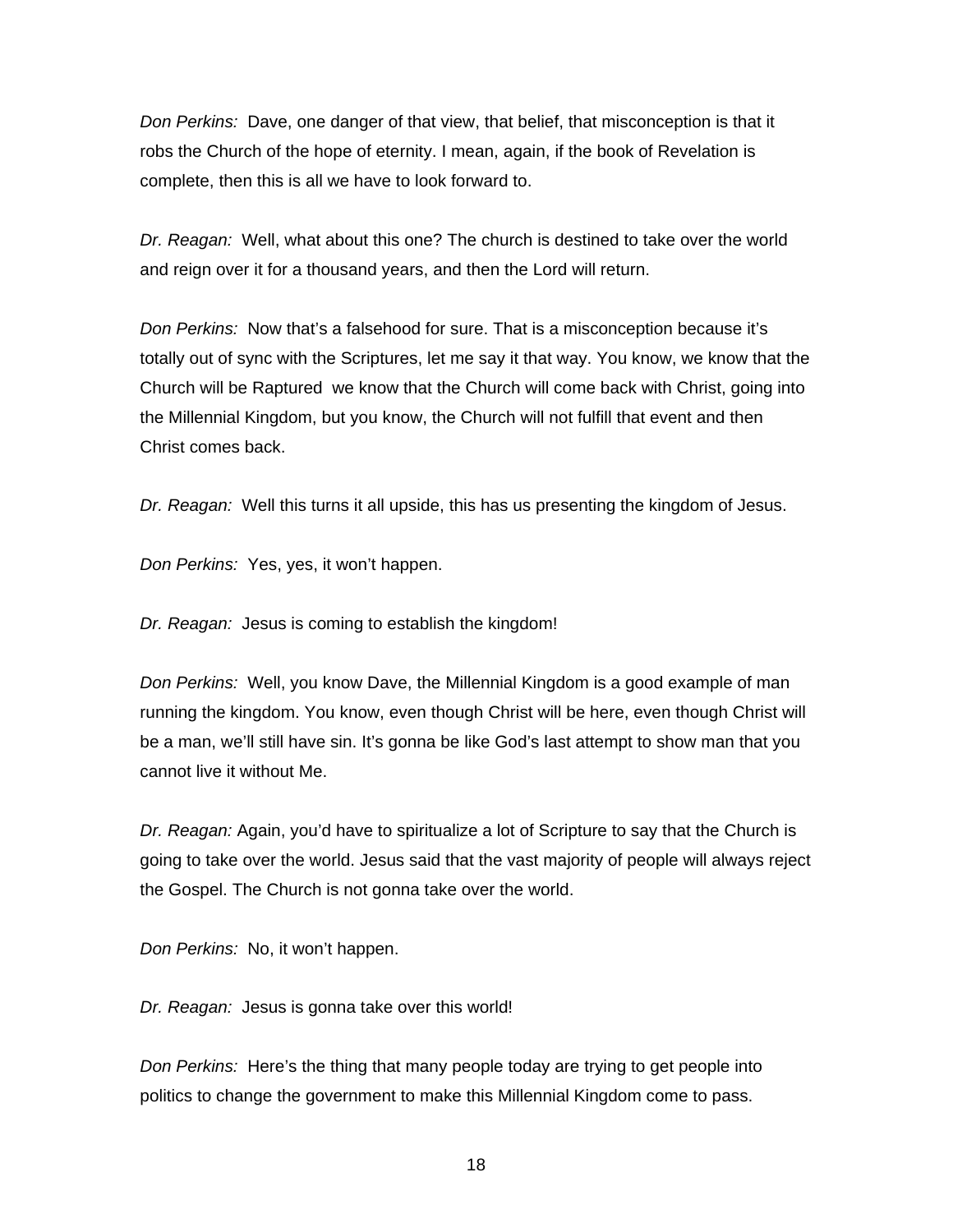*Dr. Reagan:* Well, I've got to get this one in, Don. There is absolutely nothing that can be known about the timing of the Lord's return, might as well forget just forget about it, not even think about it.

*Don Perkins:* Well, I don't believe that because the Scripture says, "And that knowing the time," the Romans, it says, "and that knowing the time that now it is high time to wake out of sleep." How can we know the time? Now it doesn't mean that we know the actual date.

*Dr. Reagan:* Oh, no, no.

*Don Perkins:* But Christ has given us indicators.

*Dr. Reagan:* The season of his return.

*Don Perkins:* The season, the point to his return.

*Dr. Reagan:* Well, He said when you see these things, you'll know I'm at the very gates, I'm about to return. Hebrews 10 says, there's things you can see that will, you'll know that you're in the end times.

*Don Perkins:* Where we see the indicators is proof to us that He's at hand. I mean for me, because I understand the signs of the time, the indicators, it has put an urgency in my heart to evangelize. See, I can see the indicators, the nation of Israel is here.

*Dr. Reagan:* 100 years ago today, there was not one single tangible measurable sign.

*Don Perkins:* Right.

*Dr. Reagan:* The first one was November 1917 with the issuance of the Balfour declaration. Today there are so many signs it's like God has a neon light in the sky flashing on and off saying, "Jesus is coming soon! Jesus is coming soon!"